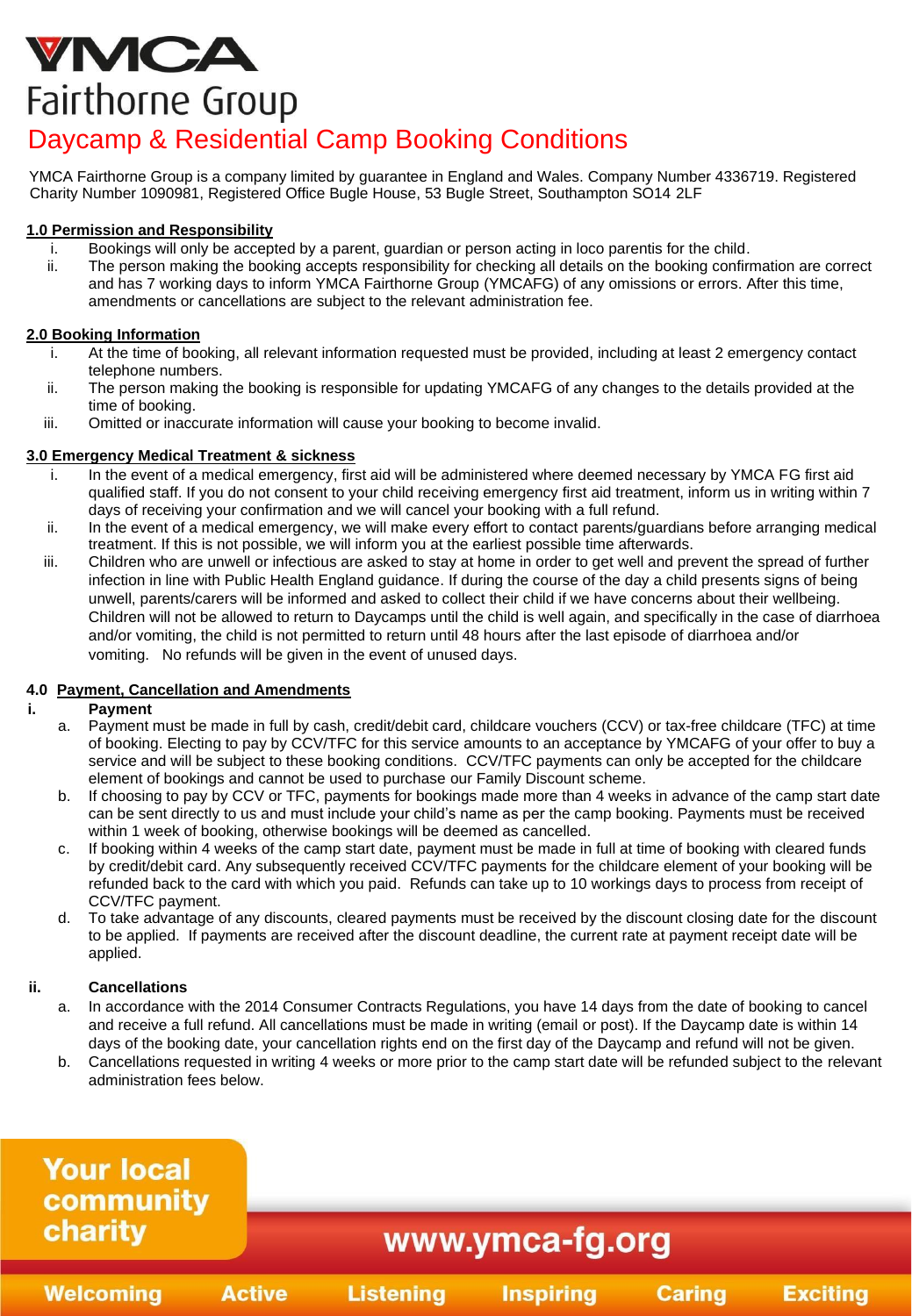# VMCA Fairthorne Group

- c. Cancellations requested within 4 weeks of the start date of the camp will not be refunded except on production of a medical note in which case a refund will be given subject to the relevant administration fees.
- d. Children who are excluded or return home from camp will only be refunded for subsequent cancelled bookings less the relevant administration fees.

## **COVID cancellations**

In the event of COVID restrictions, the following cancellation conditions will apply:

- a. In the event of a national or local lockdown resulting in the closure of Fairthorne Manor or relevant services, you can move your camp booking to alternative dates or receive a full refund.
- b. In the event of a local lockdown where you live but when Fairthorne Manor remains open, where possible we will try to reschedule your camp date or leave your credit on your record for future use. Refunds will not be given in these circumstances.
- **c.** In the event that the child due to attend camp is in self-isolation, we will try to reschedule your camp date or leave your credit on your record for use in the future. Refunds will not be given. We will require proof that self isolation is required in the form of one of: information from the NHS Covid-19 app showing that you have been requested to selfisolate, a doctors letter, a positive Covid-19 test result.

#### **iii. Amendments**

Amendments to bookings including date changes requested 4 weeks or more prior to the start date of the camp will not incur an administration charge. Changes requested after this time will be subject to the relevant administration fees.

- All bookings are non-transferable
- Part days or weeks will not be refunded
- No refund will be given for meals not taken or accommodation vacated prior to departure date

#### **iv. Administration Fees**

- Single day Daycamps (all locations) —£8 per child per day
- 4/5 day Fairthorne Manor Daycamp block weeks—£25 per child per week
- Fairthorne Manor Residential Camps—£25 per child per week (amendments)
- Fairthorne Manor Residential Camps—£80 per child per week (cancellation)

#### **5.0 Late Collection**

Children must be collected by the published time. Failure to do so will result in a late collection fine of £15 per child per 15 minutes or part thereof.

#### **6.0 Photographs**

Photographs and videos may be taken by us of the children which may be used in future publicity, on our social media channels or YMCAFG website. Please inform the YMCA FG if you do not wish us to video or photograph your child.

#### **7.0 Behaviour**

Children displaying inappropriate and antisocial behaviour may, as a last resort, be excluded from the scheme(s) attended that day (or week if Fairthorne Manor block booking) without refund. A copy of the YMCA FG Exclusion Policy is available on request.